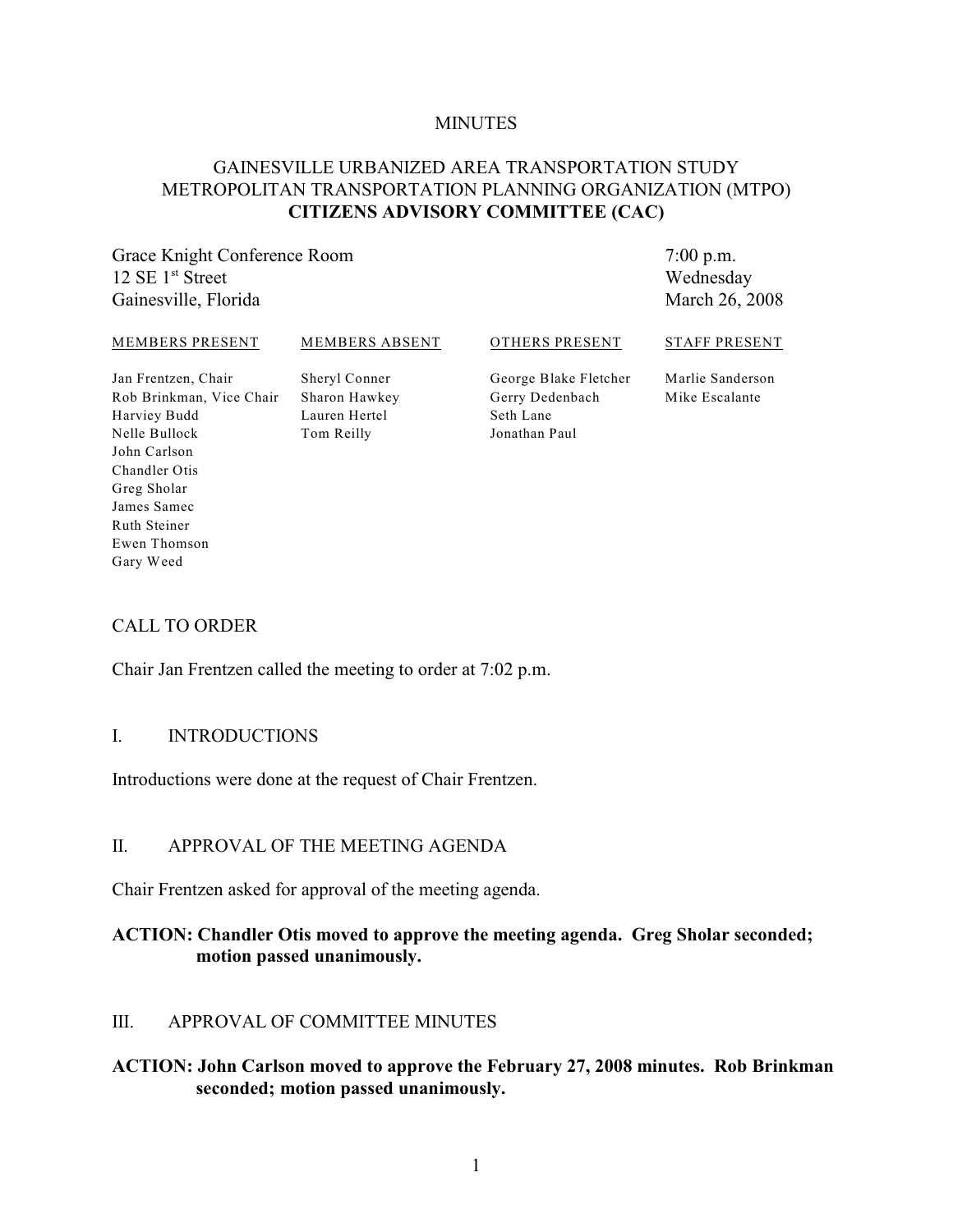# IV. CHAIRMAN'S REPORT

Mr. Marlie Sanderson, MTPO Director of Transportation Planning, announced that the next MTPO meeting is scheduled for April  $10<sup>th</sup>$  at  $3:00$  p.m. in the Jack Durrance Auditorium. He said that the CAC's next meeting is scheduled for May  $13<sup>th</sup>$ .

### V. DRAFT ALACHUA COUNTY LONG TERM CONCURRENCY MANAGEMENT SYSTEM

Mr. Sanderson stated that the County staff requested an opportunity to discuss the County's Long Term Concurrency Management System.

Mr. Jonathan Paul, Alachua County Transportation Planning Manager, discussed the County's Long Term Concurrency Management System and answered questions.

# **ACTION: John Carlson moved to endorse the Alachua County Long Term Concurrency Management System. Harvey Budd seconded.**

# **SUBSTITUTE ACTION:**

**Ruth Steiner moved to table this agenda item until a special CAC meeting on** April 16<sup>th</sup>. Harvey Budd seconded; motion passed 9 to 1.

### VI. CREEKSIDE AT BEVILLE RUN

Mr. Sanderson stated that representatives of the Creekside at Beville Run development requested an opportunity to discuss their project at the MTPO and its Advisory Committees' meetings.

Mr. Gerry Dedenbach, Causseaux, Hewitt & Wapole Director of Planning & GIS Services, discussed the Creekside at Beville Run development and answered questions.

### VII. YEAR 2035 LONG RANGE TRANSPORTATION PLAN UPDATE- REQUEST FOR PROPOSALS (RFP)

Mr. Sanderson stated that the MTPO will begin updating its long range transportation plan. He said that the MTPO needs to approve a RFP. He discussed the draft RFP and answered questions.

# **ACTION: John Carlson moved to recommend that the MTPO approve the** *Request for Technical Proposals for the Gainesville Urbanized Area Year 2035 Long Range Transportation Plan Update and the University of Florida Comprehensive Master Plan, 2010-2020 Transportation Element- Data and Analysis***. Harvey Budd seconded; motion passed unanimously.**